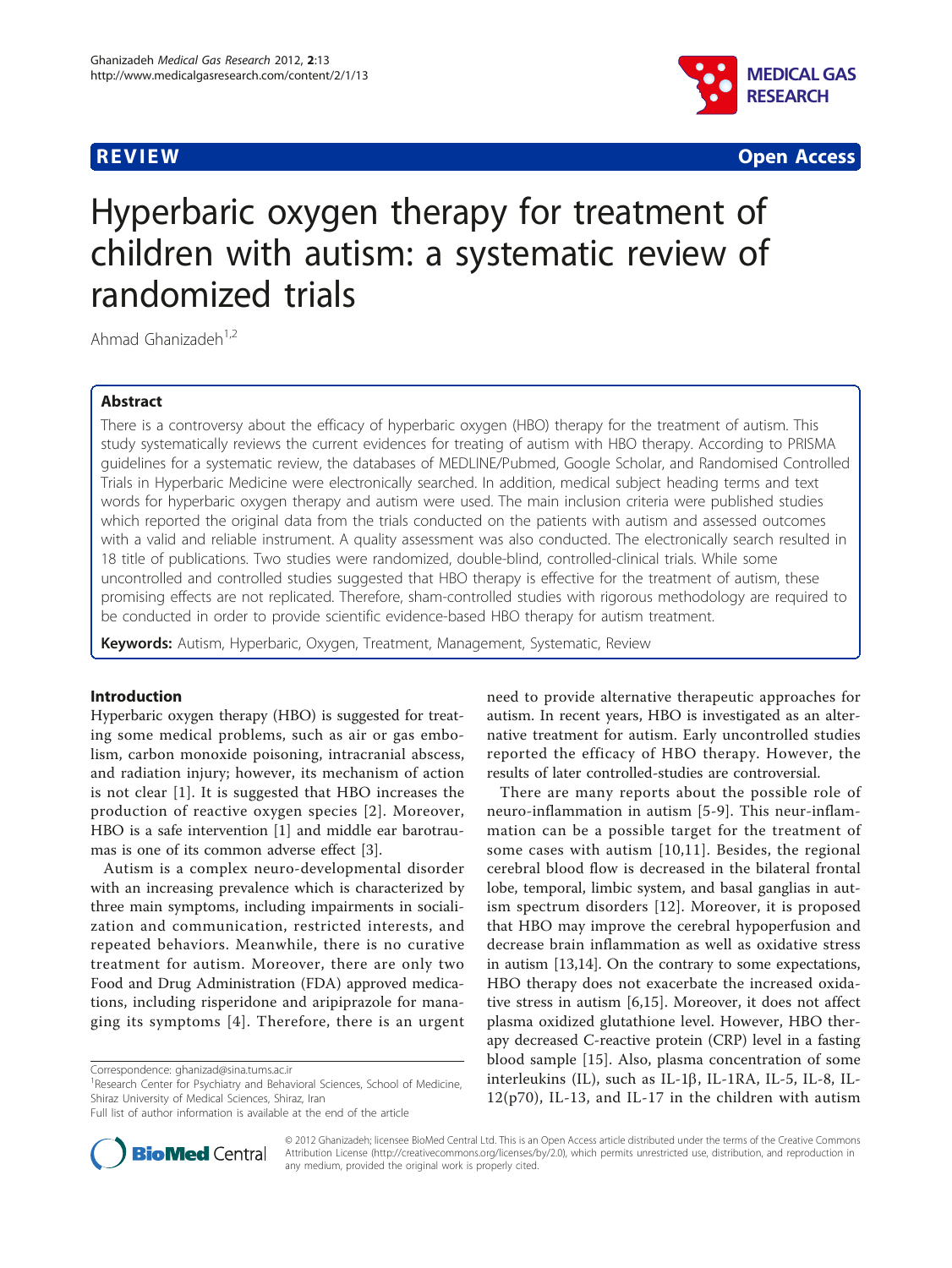spectrum disorders is higher than that of the controls [[16\]](#page-6-0). Nevertheless, HBO therapy did not affect the level of cytokines [\[17\]](#page-6-0).

The present study is a systematic review of the current literature regarding the efficacy of HBO therapy for treating children with autism. There are two objectives: 1) assessment of the effects of HBO therapy for the treatment of autism, and 2) reporting adverse effects of HBO therapy in these children and adolescents.

# Method

## Literature search

This descriptive systematic review was conducted using the PRISMA (Preferred Reporting Items for Systematic reviews and Meta-Analyses) guidelines for searching the literature and reporting the results [[18\]](#page-6-0). The author reviewed the titles and abstracts of the retrieved articles in order to assess if they met the established inclusion criteria.

Types of studies: The current study aimed to review all non-randomized and randomized clinical trials concerning the use of HBO for the treatment of autism symptoms. MEDLINE/Pubmed, Google Scholar, and the Database of Randomised Controlled Trials in Hyperbaric Medicine (DORCTIHM), which is a specifically targeted database of clinical evidence in the field of HBO [http://](http://www.hboevidence.com) [www.hboevidence.com,](http://www.hboevidence.com) were electronically searched. In addition, medical subject heading terms and text words for 'hyperbaric oxygen therapy' AND 'autism'; as well as 'hyperbaric oxygen therapy' and 'pervasive developmental disorder' were used. These databases were searched from their starting date to January 2012. Moreover, the references of all the included papers were searched.. Language was not considered as an exclusion criterion. The Diagnostic and Statistical Manual of Mental Disorders, 4th Edition, Text Revision, (DSM-IV-TR) was considered for autism diagnosis.

# Types of participants

Participants of any age from both genders with autism spectrum disorders were included in the present study.

## Types of interventions

Trials comparing the beneficial and harmful effects of HBO therapy with or without adjuvant pharmacotherapy were included. HBO protocol type was not considered as an exclusion criterion.

## Types of outcome measures

The primary outcome measures assessed the outcomes with a valid and reliable instrument. Besides, the secondary outcome measures evaluated any reported adverse events of HBO therapy.

## Data extraction and validity scoring

Both the titles and the abstracts were evaluated for inclusion based on the participants, the design of trial, intervention, and outcomes assessment. The articles which did not meet the inclusion criteria were excluded from the study. A summary of the flow of information is displayed in Figure [1.](#page-2-0) The modified four-item Oxford scale, whose score ranges from 0 to 7, (cited by [\[19,20](#page-6-0)]) was used in order to assess the methodological validity of the articles (Table [1\)](#page-2-0). Also the information about the specific diagnosis, HBO therapy and its duration and protocols, autism symptoms as outcome, and secondary outcomes (adverse effects) were collected.

# Results

#### Trial flow

In this study, a total of thirty six abstracts were identified. The initial review of the records showed that 18 articles were duplicated and three ones were irrelevant (Figure [1](#page-2-0)). Also, 15 full text articles were retrieved for additional information. Nevertheless, no unpublished data were retrieved, and no animal studies were found. It must be noted that all the retrieved papers were in English.

Only 2 studies were randomized, double-blind, controlled-clinical trials [[21,22](#page-6-0)]. The retrieved published documents (articles) included a hypothesis [[13\]](#page-6-0), 3 case series [[14,24](#page-6-0),[25\]](#page-7-0), and 3 commentaries [[26-28\]](#page-7-0). In addition, 3 articles were not clinical trials [[29](#page-7-0)-[31\]](#page-7-0), and 3 studies were open labeled without any control groups [[15,17,23](#page-6-0)].

## Primary outcome - efficacy

Overall, two published trials including a total of 89 participants met the inclusion criteria (Table [2\)](#page-3-0). These two articles were a high quality. Moreover, both studies delivered HBO therapy at 24% oxygen and 1.3 atmospheric pressure to the treatment groups [\[21,22\]](#page-6-0).

In one of these studies conducted by Granpeesheh et al., both groups received eighty 1-hour sessions of HBO therapy (Table [2\)](#page-3-0). The HBO therapy group received the compression to 1.3 atmospheric pressure with a supplemental oxygen (approximately 24-28% FiO2), while the control group received free airflow through the chamber at ambient pressure [[21\]](#page-6-0). This study included the children aging from 2 to 14 who suffered from autistic disorder. In addition, participants could take any supplements, pharmacological interventions, and dietary modifications. Moreover, Applied Behavior Analysis (ABA) was administered for many patients in both groups. However, these interventions were constant during the study. Nevertheless, medical conditions, such as seizures, chronic or current sinus infections, or current otitis media, were considered as the exclusion criteria.

Overall, twelve out of the 46 patients withdrew from the trial. Therefore, only 16 patients in control group and 18 patients in the treatment group completed the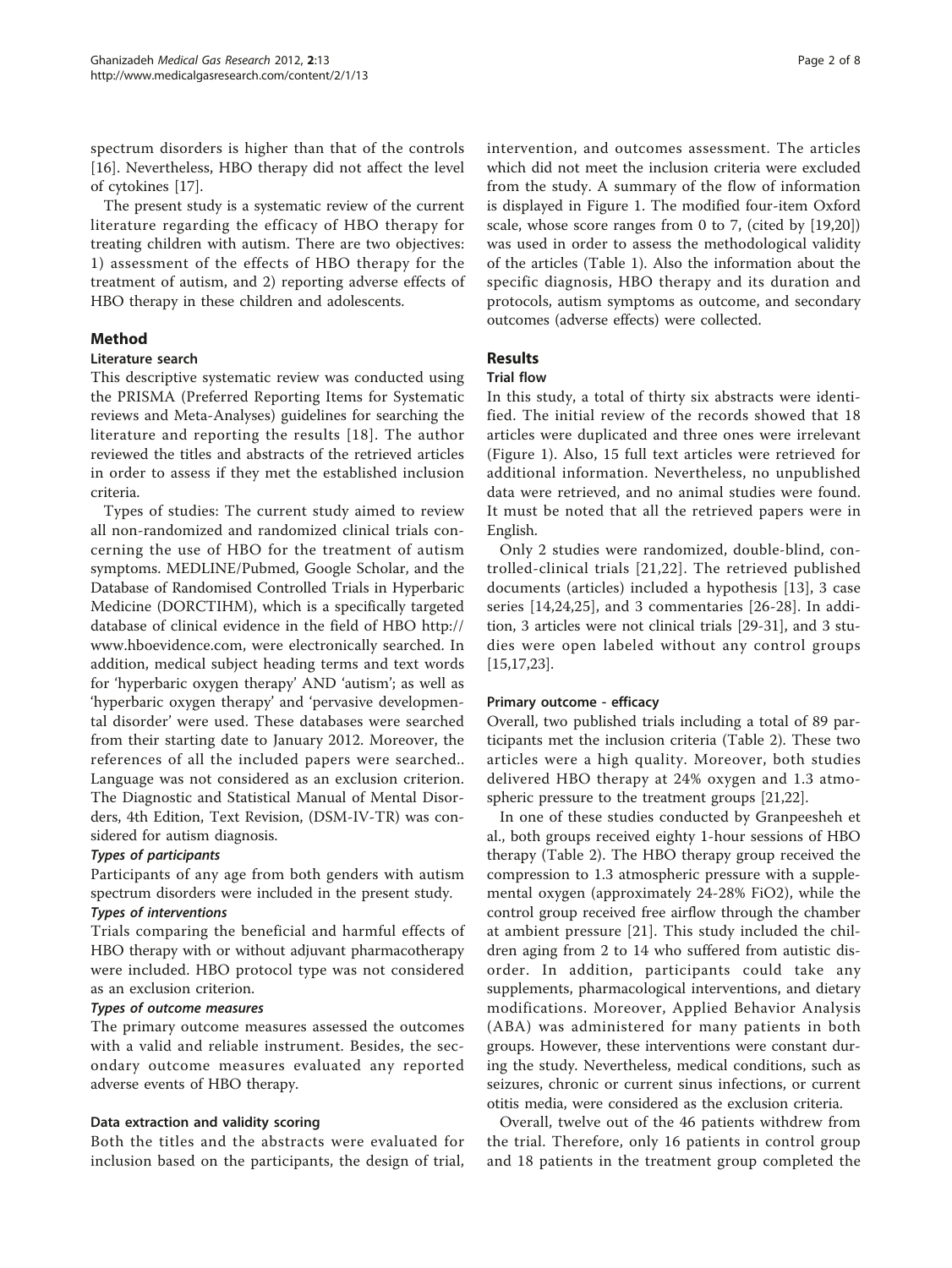

<span id="page-2-0"></span>

|  | Table 1 Validity scoring of the trials |  |  |
|--|----------------------------------------|--|--|
|  |                                        |  |  |

| Study               | Randomization(0<br>to $2)$ | Concealment of allocation (0 Double-blinding (0<br>to $1)$ | to $2)$ | complete reporting of data(0<br>to $2)$ | <b>Total validity</b><br>scoring |
|---------------------|----------------------------|------------------------------------------------------------|---------|-----------------------------------------|----------------------------------|
| Granpeesheh<br>[21] |                            |                                                            |         |                                         |                                  |
| Rossignol [22] 2    |                            |                                                            |         |                                         | 6.5                              |
| Rossignol [15] 0    |                            |                                                            |         |                                         |                                  |
| Jepson [23]         | 0                          |                                                            |         |                                         |                                  |
| Bent [17]           |                            |                                                            |         |                                         |                                  |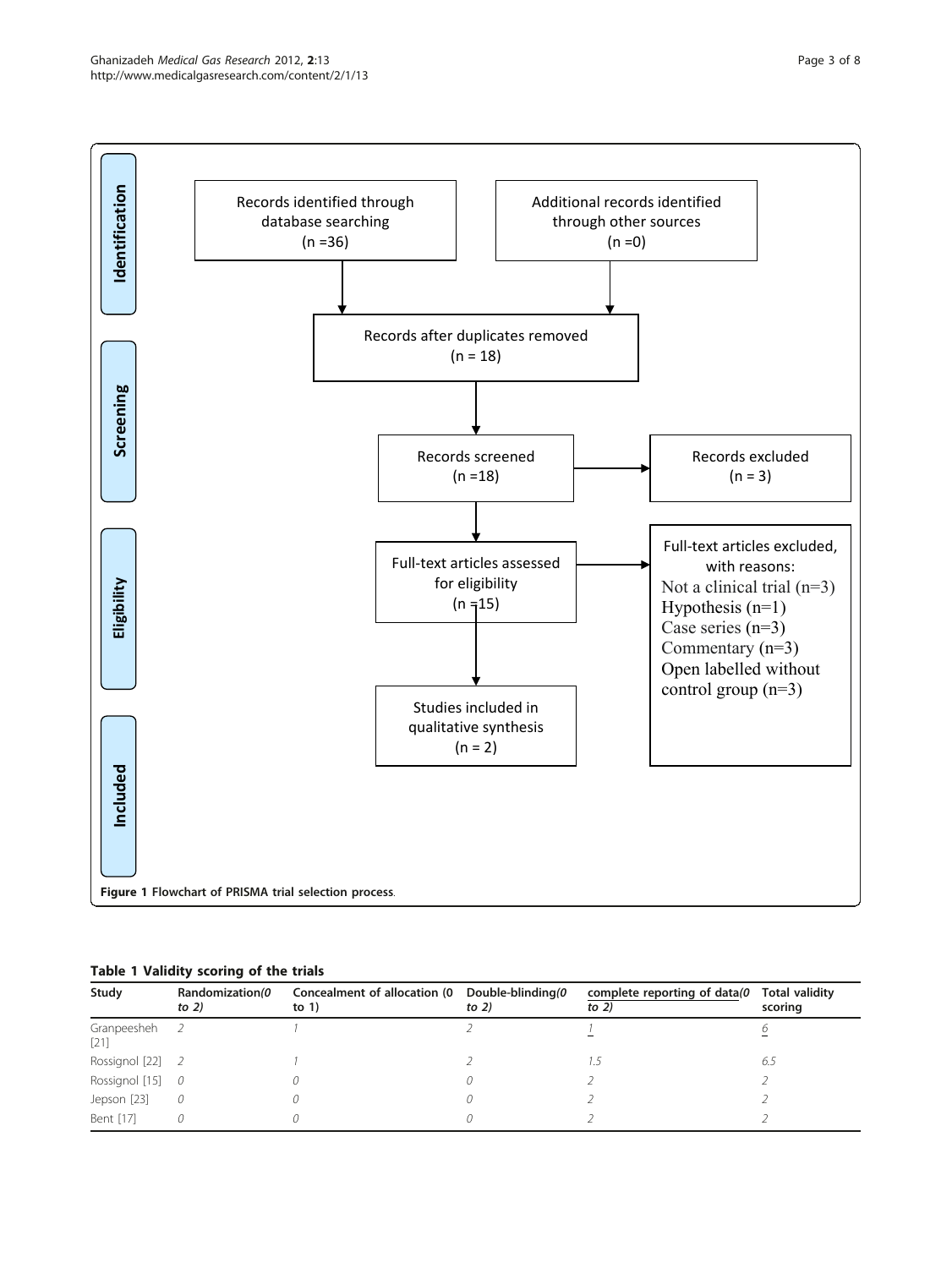<span id="page-3-0"></span>Table 2 Summary of included studies

| References Methods |                                                                      | <b>Participants</b>                                                                                                                                                     | <b>Interventions</b>                                                                                                                                                                                                                                                                                                                                                                                                                     |                                                                                                                                                                                         | Measurements Outcome and adverse effects                                                                                                                                                                                                                                                                                                                                                                        |
|--------------------|----------------------------------------------------------------------|-------------------------------------------------------------------------------------------------------------------------------------------------------------------------|------------------------------------------------------------------------------------------------------------------------------------------------------------------------------------------------------------------------------------------------------------------------------------------------------------------------------------------------------------------------------------------------------------------------------------------|-----------------------------------------------------------------------------------------------------------------------------------------------------------------------------------------|-----------------------------------------------------------------------------------------------------------------------------------------------------------------------------------------------------------------------------------------------------------------------------------------------------------------------------------------------------------------------------------------------------------------|
| $[21]$             | Multicenter,<br>randomized,<br>double-blind,<br>controlled<br>trial. | 62 children with autism,<br>ages 2-7 years old (mean<br>$4.92 +/- 1.21$ , control<br>group ( $n = 29$ ) treatment<br>group ( $n = 33$ )                                 | 40 hourly treatments, treatment<br>group: hyperbaric treatment at 1.3<br>atmosphere (atm) and 24% oxygen,<br>control group: slightly pressurized<br>room air at 1.03 atm and 21%<br>oxygen                                                                                                                                                                                                                                               | Clinical Global<br>Impression<br>(CGI) scale,<br>Aberrant<br><b>Behavior</b><br>Checklist (ABC)<br>Autism<br>Treatment<br>Evaluation<br>Checklist<br>(ATEC).                            | Improvement according to: mean<br>CGI scores ( $p = 0.0008$ ), receptive<br>language ( $p < 0.0001$ ), social<br>interaction ( $p = 0.0473$ ), and eye<br>contact ( $p = 0.0102$ );<br>ABC total score: no improvement<br>except a greater number of<br>children improved in irritability (p<br>$= 0.0311$ .<br>ATEC: sensory/cognitive awareness<br>improved ( $p = 0.0367$ )<br>HBO: safe and well-tolerated. |
| $[22]$             | Randomized,<br>double-blind,<br>placebo-<br>controlled<br>design     | Children aged 2 to 14<br>(mean age $= 6.18$ ).<br>46 children enrolled in the<br>study, 12 children<br>withdrew, placebo group(n<br>$=$ 16 treatment group(n $=$<br>180 | 80 hourly sessions for both groups<br>HBO group: 1.3 atm and<br>supplemental oxygen<br>(approximately 24-28% FiO2)<br>placebo group: free airflow through<br>the chamber at ambient pressure<br>supplements, dietary modifications,<br>and medical interventions were<br>held constant during the<br>intervention [mean number of<br>Applied Behavior Analysis (ABA)<br>treatment hours per month was<br>109 (HBO 114.7; placebo 103.3)] | Aberrant<br>Behavior<br>Checklist (ABC)<br>Autism<br>Diagnostic<br>Observation<br>Schedule-<br>Generic (ADOS)<br>Clinical Global<br>Impression<br>Scale (CGI)<br>Direct<br>observations | HOT is not more effective than<br>placebo.<br>1 withdrew after a seizure attack.                                                                                                                                                                                                                                                                                                                                |

trial. One of the withdrawals in the control group was due to the adverse effect; the patient had experienced seizure [\[21](#page-6-0)].

In addition to the direct observation, a large variety of assessments, such as the Aberrant Behavior Checklist [[32\]](#page-7-0), the Autism Diagnostic Observation Schedule-Generic (ADOS) [\[33](#page-7-0)], Behavior Rating Inventory of Executive Functioning [[34](#page-7-0)], and Clinical Global Impression Scale (CGI), were administered, as well. The authors used intent-to-treat analyses to examine the results. However, only 34 out of 46 patients were included for data analysis. In fact, 12 patients who were excluded from the study were not included in the statistical analysis.

The primary outcome measures of social reciprocity, communicative approach, and repetitive behaviors were not different between the two groups after the interventions. Subtracting the pret-test and post-test scores of each subscales of the Social Responsiveness Scale (SRS) showed that the mean differences were not different between the two groups. In addition, the number of the patients in the two groups was not statistically different regarding the improved communication (3 versus 2) as well as socialization (3 versus 2) and the total score of ADOS (5 versus 4). Also, the results of the direct observation did not support the idea that HBO therapy was more effective than free airflow through the chamber at ambient pressure [[21\]](#page-6-0). Overall, the authors concluded that HBO therapy with 24% oxygen at 1.3 atm did not treat the children with autism [\[21\]](#page-6-0).

Another study, which was conducted by Rossignol et al., was a multicenter, randomized, double-blind, controlled trial including 62 children from 2 to 7 years old suffering from autism and had been randomly allocated in two groups [\[22](#page-6-0)]. Hyperbaric treatment group received 40 1-hour treatments of hyperbaric treatment at 1.3 atmosphere (atm) and 24% oxygen. The control group, on the other hand, received slightly pressurized room air at 1.03 atm and 21% oxygen. Seven patients (4 patients in the HBO therapy group and 3 patients in the control group) dropped from this study. Intent-to-treat analysis was used for statistical analysis and all the participants were included in the analysis [[22\]](#page-6-0). The authors reported that HBO therapy improved the overall functioning ( $p = 0.0008$ ), receptive language ( $p < 0.0001$ ), social interaction ( $p = 0.0473$ ), and eye contact ( $p =$ 0.0102). In addition, the total score of ABC and its subscale of irritability in the HBO therapy group were improved more than those of the control group [[22](#page-6-0)].

#### Nonrandomized studies

Bent et al. reported that HBO was effective for the treatment of autism, while it did not affect the cytokines level [[17](#page-6-0)]. It needs to be noticed that none of the patients in that study had an abnormal level of cytokines at the beginning of the study [[17\]](#page-6-0). As the authors mentioned, their study was an open-label one (Table [3](#page-4-0)). So, there is a speculation that this effect may be due to the placebo effects. Some symptoms may change in the clinical course of autism. Moreover, their participants were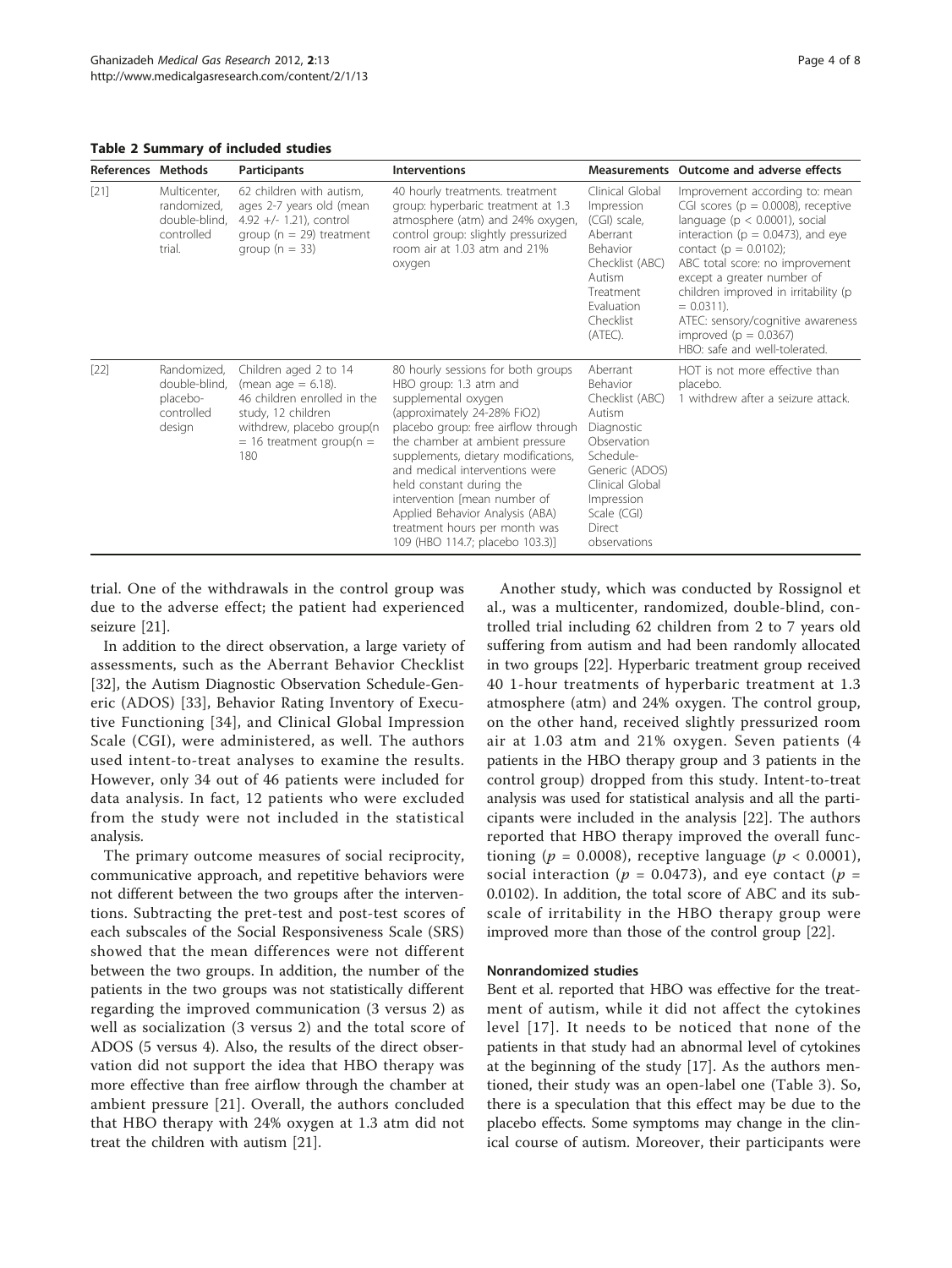<span id="page-4-0"></span>

|  |  |  |  | Table 3 Summary of non-randomized trials |  |
|--|--|--|--|------------------------------------------|--|
|--|--|--|--|------------------------------------------|--|

| References Methods |                                  | <b>Participants</b>                              | <b>Interventions</b>                                                                                                                                                                                                                 | <b>Measurements</b>                                                                                                                   | Outcome and adverse<br>effects                                                                                                                                                                                                                                                                                                                                                                                                                                                                                                                                                                   |
|--------------------|----------------------------------|--------------------------------------------------|--------------------------------------------------------------------------------------------------------------------------------------------------------------------------------------------------------------------------------------|---------------------------------------------------------------------------------------------------------------------------------------|--------------------------------------------------------------------------------------------------------------------------------------------------------------------------------------------------------------------------------------------------------------------------------------------------------------------------------------------------------------------------------------------------------------------------------------------------------------------------------------------------------------------------------------------------------------------------------------------------|
| $[17]$             | Case series                      | 10 children                                      | 40 days of HBO (1.5<br>atmosphere absolute; 100%<br>oxygen) for 1 h, 5 days a<br>week for 8 weeks, followed<br>by a 4 week break, and then<br>another 40 treatments over 8<br>weeks<br>$^{+}$<br>Concurrent stable medical<br>regime | Aberrant Behavior Checklist<br>(ABC)<br>Pervasive Developmental<br>Disorder Behavior Inventory<br>(PDDBI)                             | Significant improvements in<br>total score and 3 of the 5<br>subscales of the Aberrant<br>Behavior Checklist (ABC)<br>including irritability, lethargy,<br>and hyperactivity<br>Improvements in 3 out of ten<br>subscales of Developmental<br>Disorder Behavior Inventory<br>(PDDBI)<br>No effects on cytokines level<br>Adverse effects: 3 ear<br>discomfort, 2 ear infections, 1<br>increased hyperactivity, 1<br>increased vocal sensitivity, 1<br>increased sensory needs, 1<br>insomnia, 1 dehydration, 1<br>fatigue, 1 irritability, 1<br>increased mouthing of<br>objects, and 1 seizure. |
| $[15]$             | An open-<br>label pilot<br>study | 18 children with<br>autism, 3 to 16 years<br>old | 40 hyperbaric sessions of 45<br>minutes<br>1.3 atm and 24% oxygen or<br>1.5 atm and 100% oxygen<br>Concurrent medication was<br>allowed. However, no new<br>medication was administered<br>during the study.                         | Childhood Autism Rating<br>Scale (CARS)                                                                                               | Significant improvements for<br>motivation, speech, and<br>cognitive awareness ( $p <$<br>$0.05$ ).<br>No major adverse events                                                                                                                                                                                                                                                                                                                                                                                                                                                                   |
| $[14]$             | Retrospective<br>study           | 6 children with autism                           | 40 sessions of one hour of<br>HBO at 1.3 ATA an 28-30%<br>oxygen + concurrent<br>therapies                                                                                                                                           | Autism Treatment Evaluation<br>Checklist (ATEC), Childhood<br>Autism Rating Scale (CARS),<br>and Social Responsiveness<br>Scale (SRS) | Decreased symptoms, well<br>tolerated                                                                                                                                                                                                                                                                                                                                                                                                                                                                                                                                                            |
| $[23]$             | Case series                      | 7 children                                       | HBO (1.3 Atmospheric<br>pressure 100% oxvaen. 10                                                                                                                                                                                     | Used instrument is not<br>mentioned                                                                                                   | Improvement No serious<br>adverse effect                                                                                                                                                                                                                                                                                                                                                                                                                                                                                                                                                         |

|        |                      |                                                                                                                       | pressure., 100% oxygen, 10<br>sessions) treatment                                                                                                                                                              | mentioned                                                                                                                                                                                                                                                                                   | adverse effect                                              |
|--------|----------------------|-----------------------------------------------------------------------------------------------------------------------|----------------------------------------------------------------------------------------------------------------------------------------------------------------------------------------------------------------|---------------------------------------------------------------------------------------------------------------------------------------------------------------------------------------------------------------------------------------------------------------------------------------------|-------------------------------------------------------------|
| $[31]$ | Case series<br>study | 16 children with mean<br>age of 5 years and 9<br>months (range $=$ 3<br>years and 10 months-9<br>years and 5 months). | 40 sessions of HBO (24%<br>oxygen and 1.3 ATA) on 11<br>topographies of directly<br>observed<br>Behavior<br>No change in medical<br>treatment regimen or dietary<br>regimen for 6 weeks prior to<br>the study. | Direct observation Play<br>sessions<br>(a) vocal initiations behavior;<br>(b) physical initiations; (c)<br>vocal response; (d) physical<br>response; (e) self-injurious<br>behavior or aggression; (f)<br>disruption; (g) tantrums; (h)<br>vocal stereotypy; and (i)<br>physical stereotypy | HBO neither improves nor<br>worsens the autism<br>symptoms. |
| $[24]$ | Case report          | Three children                                                                                                        | 88% (+/- 3%) oxygen at 1.3<br>ATA.<br>On topographies of behaviors                                                                                                                                             | A Child<br>Responses Measured was<br>defined.                                                                                                                                                                                                                                               | Two of the three children had<br>improvements.              |

taking concomitant medications for the treatment of autism. Therefore, it cannot be guaranteed that the improvement is induced by the intervention or other effects. In addition, the parental bias in reporting the symptoms in an open label study needs to be considered, as well. Of course, the improvement measured by CGI was also reported by the study. Therefore, this difference cannot be explained by parental reporting bias.

Another study which reported the efficacy of 40 hyperbaric sessions lasting for 45 minutes on autism was an open-label study [[15\]](#page-6-0). According to the results, HBO therapy increased motivation, speech, and cognitive awareness. Moreover, there were no major adverse effects [[15\]](#page-6-0).

A case-series study reported that HBO is effective for treatment of the children with autism [[25\]](#page-7-0). However, there are some ambiguities about its results; for instance, it is not clear whether the participants take any con-current medication. Moreover, they did not mention how they measured autism symptoms. They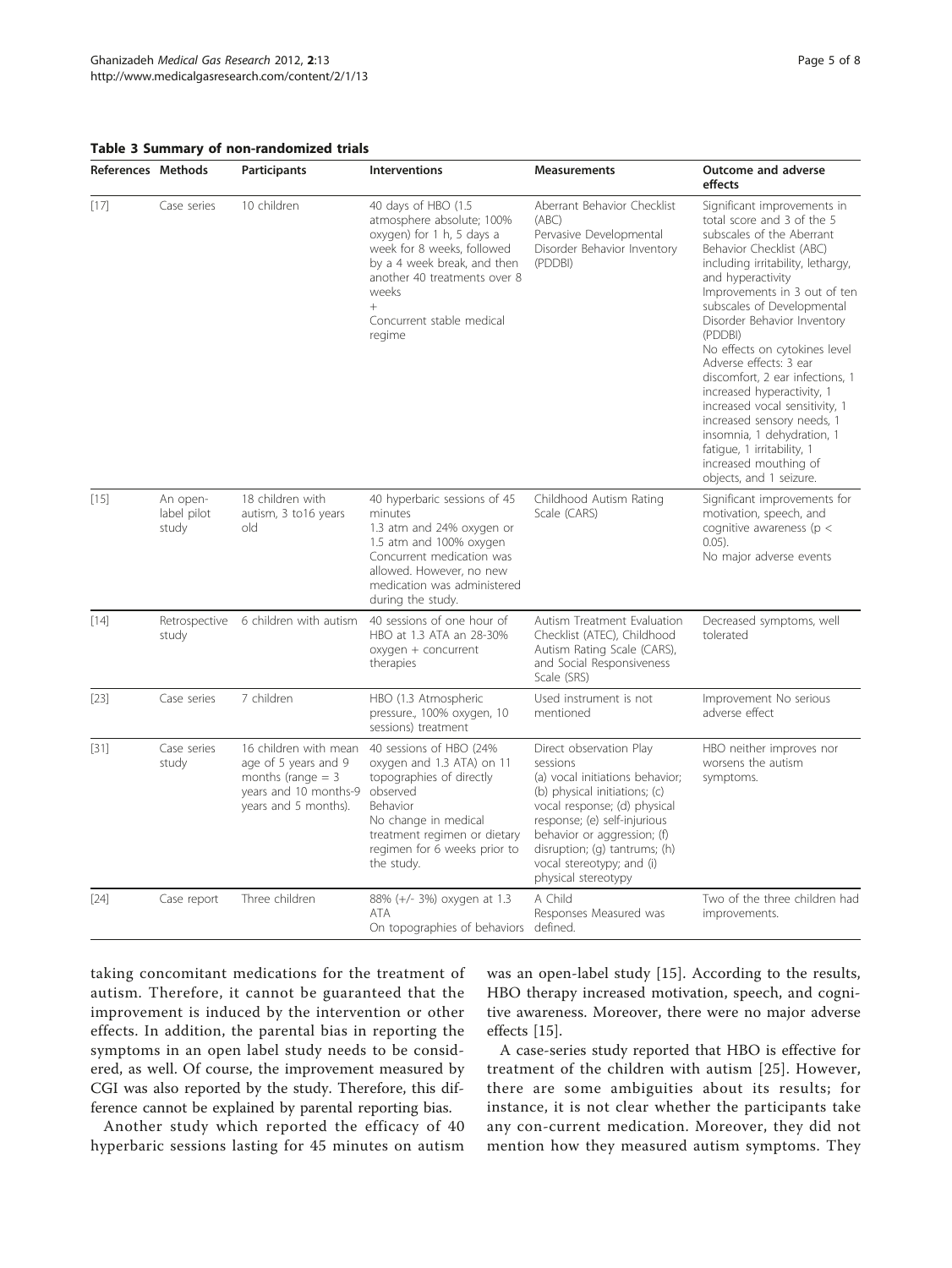reported that 75% of patients improved; meanwhile, the criteria for the improvement are not described. However, that study has a strong point, it measured fine motor, eye-hand coordination, language development, and gross motor development. These items are more objective than social or communication problems.

A retrospective case study including 6 patients reported that HBO is effective. The average improvement in parent-reported Autism Treatment Evaluation Checklist (ATEC) ranged from 8.8% to 31.6% in older children and younger children, respectively. The results of the statistical analysis showed P value to be 0.0538 which is a trend for statistical significancy [[14\]](#page-6-0). In addition, the average improvement on Childhood Autism Rating Scale (CARS) was  $12.1\%$  ( $P = 0.0178$ ). Besides, the average score on Social Responsiveness Scale (SRS) was 22.1% with aP value of 0.0518 which again, shows a trend for a statistically significant difference. These results suggest promising effects. However, it is needed to be confirmed in further studies because these patients were allowed to take concomitant therapies and, at the same time, new therapies were allowed to be added during this retrospective case study [\[14](#page-6-0)].

## HBO therapy related adverse effects

In a study conducted by Granpeesheh et al., no barotrauma related adverse effects (such as pressure injury to tympanic membranes, and sinuses) were reported. Nevertheless, no adverse effect were reported for HBO therapy [\[21\]](#page-6-0). The other randomized controlled study also reported the HBO-related adverse effects including urinary frequency (1 case) and skin rash (1 case). Also, asthma symptoms were exacerbated in one patient in the treatment group (Table [2](#page-3-0)) [[22](#page-6-0)].

# **Discussion**

There is only one controlled study supporting the efficacy of HBO therapy for autism. However, another randomized, double-blind, controlled trial did not support the efficacy of HBO therapy for the treatment of autism [[21\]](#page-6-0). There are several points regarding that study [\[21](#page-6-0)]. First, 12 out of the 46 participants withdrew from the study. Therefore, the number of the patients in each group was limited; however, it is not clear whether the negative results can be attributed to the small sample size. In addition, the control group received free airflow through the chamber at ambient pressure. It is a debate whether this is really a placebo intervention. It should be noted that the participants in both groups showed improvement over time. Of course, it does not mean that other options for HBO therapy, such as other doses, are not effective. Furthermore, both groups were administered intensive ABA intervention during this study. One explanation for the lack of efficacy is that HBO therapy does not add significant therapeutic effects to ABA; therefore, It cannot be interpreted that HBO therapy is ineffective. However, it is not clear if direct observation has enough reliability and validity to be considered as an outcome measure.

The other randomized, double-blind, placebo-controlled trial reported that some children with autism can benefit from HBO therapy [[22\]](#page-6-0). However, there are some concerns about that study. The measures used in that study were Clinical Global Impression scale, Aberrant Behavior Checklist (ABC), and Autism Treatment Evaluation Checklist (ATEC). In addition, an intentionto-treat approach was used for statistical analysis. One of the measures used in that study was CGI. It is expected that clinicians rate CGI to show the degree of changes. Although, CGI is not scored at baseline, both parents and physician scored CGI at baseline in that study. Moreover, the improvement of overall functioning, receptive language, social interaction, and eye contact were assessed according to CGI. Meanwhile, CGI is used in order to show the overall changes. Of course, the validity and reliability of CGI for assessment of overall functioning, receptive language, social interaction, and eye contact in autism should be investigated.

Of course, another scale was also used in that study. As the results showed, no difference was observed between the two groups regarding the ABC total score and subscale scores ( $p =$ ns). However, there was a trend for a significant difference between the two groups regarding the irritability subscale score ( $p = 0.0976$ ).

Autism Treatment Evaluation Checklist (ATEC) Scale was also administered. Sensory/cognitive awareness in the treatment group improved more than that of control group. However, 10 patients in the treatment group and 8 patients in the control group were not assessed at baseline by this scale; therefore, the data for 44 patients were gathered. Nevertheless, it is not clear whether it has any impact on the results of this study. In addition, it is not clear whether the statistical differences are due to the alpha inflation.

There are some other possible explanations for the difference between these two studies' findings. a) The patients' diagnostic characteristics of these two trials are not similar. While one of them included the patients with autism spectrum disorders [\[21\]](#page-6-0), the other study included the patients with autism [[22\]](#page-6-0). In addition, the children with PDD-NOS, Asperger syndrome, and fragile X syndrome were excluded from the study [[22](#page-6-0)]. b) One study supported the efficacy of HBO therapy according to CGI as an outcome measure [[22](#page-6-0)], while the other study did not find these results using CGI. c) Only one of these two studies reported that the patients demographic characteristics (age and gender ratio) and baseline severity were not different between the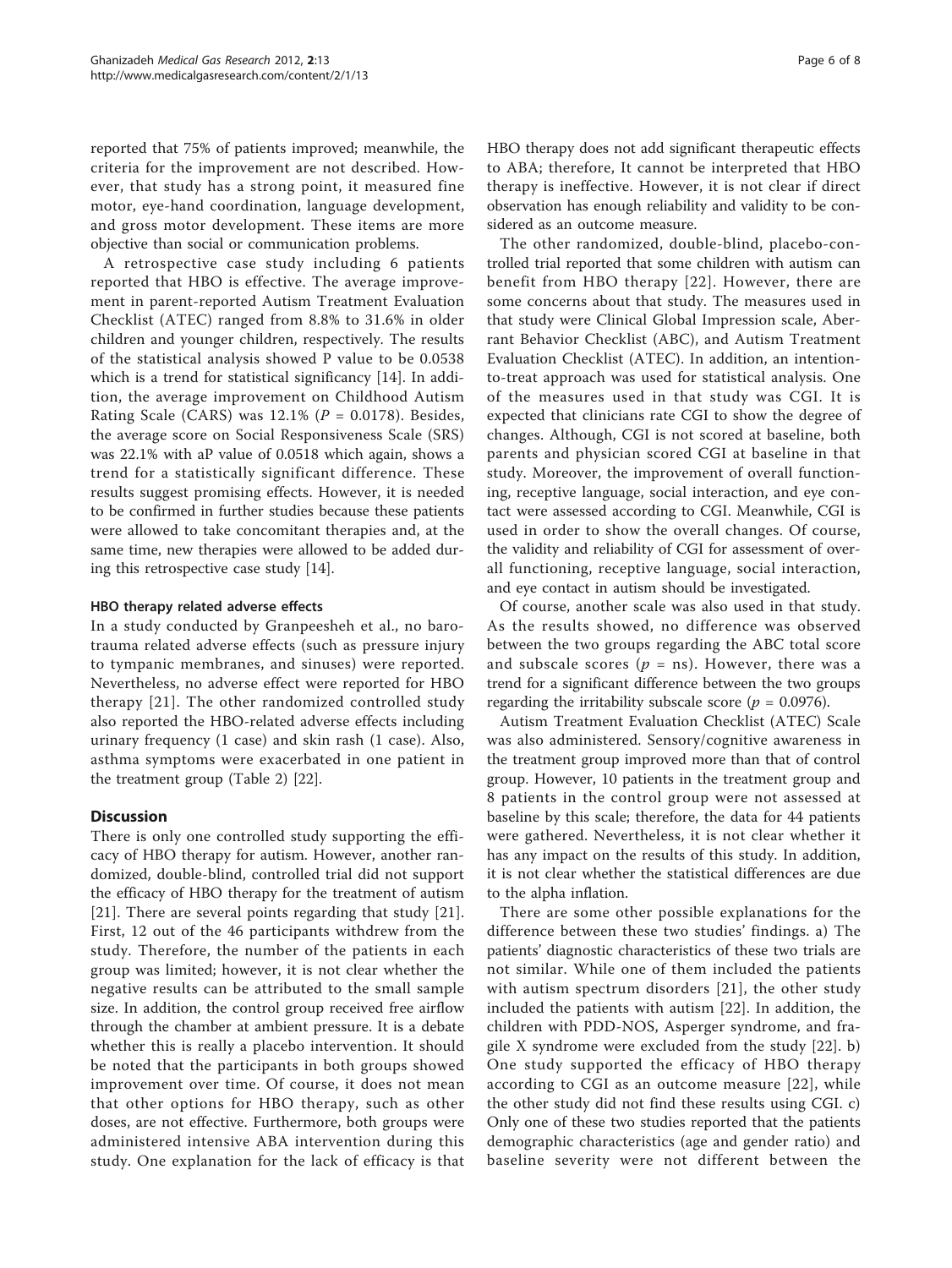<span id="page-6-0"></span>treatment group and control group [22]. d) while one study included children aged 2 to 14 years old [21], the other study included those between 2 and 7 years old [22]. e) One study was a multicenter study [22], while the other study was conducted in one center [21]. It needs to be mentioned that the age of the children, autism severity, and the degree of improvement were not different between these six centers [22]. f) While the outcomes were assessed by the parents or primary caretakers and the treating physician [22], the trained assessors, who were blind to group assignment, and evaluated the outcome for another trial [22]. g) The assessment of blinding was conducted for one study [21], while it was not performed for the other one [21]. h) One study provided about 5 treatments per week [21], while the other study provided 10 treatments per week [22].

This systematic review has a limitation because only one author reviewed the articles and scored the quality of the experimental studies.

In conclusion, the results supporting the efficacy of HBO therapy are not replicated. In addition, none of these trials used placebo group. Therefore, these results are not conclusive for the efficacy of HBO therapy for the treatment of autism. However, the promising effects of case series studies and the only multicenter, randomized, controlled trial encourage conducting further clinical trials with more rigorous scientific methodologies. In general, since control group should receive some pressure to stimulate HBO therapy, it is not practical to conduct a placebo controlled study for HBO therapy. Therefore, sham controlled studies are recommended to be conducted. Examining different pressures and oxygen levels is suggested, as well. Further studies should consider that more than half of patients with pervasive developmental disorders suffer from attention deficit hyperactivity disorder as a co-morbidity [\[35\]](#page-7-0).

Serious adverse effects are not reported in controlled studies. However, it does not guarantee that HBO therapy in higher pressures and oxygen levels is safe in autism. In fact, more studies including larger samples of patients are needed to be conducted.

#### Author details

<sup>1</sup>Research Center for Psychiatry and Behavioral Sciences, School of Medicine, Shiraz University of Medical Sciences, Shiraz, Iran. <sup>2</sup>Department of Psychiatry, School of Medicine, Shiraz University of Medical Sciences, Shiraz, Iran.

#### Authors' contributions

The author has read and approved the final manuscript.

#### Competing interests

The author declares that they have no competing interests.

Received: 6 January 2012 Accepted: 11 May 2012 Published: 11 May 2012

#### References

- 1. Gill AL, Bell CN: [Hyperbaric oxygen: its uses, mechanisms of action and](http://www.ncbi.nlm.nih.gov/pubmed/15208426?dopt=Abstract) [outcomes.](http://www.ncbi.nlm.nih.gov/pubmed/15208426?dopt=Abstract) QJM 2004, 97(7):385-395.
- 2. Thom SR: [Hyperbaric oxygen: its mechanisms and efficacy.](http://www.ncbi.nlm.nih.gov/pubmed/21200283?dopt=Abstract) Plast Reconstr Surg 2011, 127(Suppl 1):131S-141S.
- Plafki C, Peters P, Almeling M, Welslau W, Busch R: [Complications and side](http://www.ncbi.nlm.nih.gov/pubmed/10685584?dopt=Abstract) [effects of hyperbaric oxygen therapy.](http://www.ncbi.nlm.nih.gov/pubmed/10685584?dopt=Abstract) Aviat Space Environ Med 2000, 71(2):119-124.
- 4. Matson JL, Sipes M, Fodstad JC, Fitzgerald ME: [Issues in the management](http://www.ncbi.nlm.nih.gov/pubmed/21699271?dopt=Abstract) [of challenging behaviours of adults with autism spectrum disorder.](http://www.ncbi.nlm.nih.gov/pubmed/21699271?dopt=Abstract) CNS Drugs 2011, 25(7):597-606.
- 5. Ghanizadeh A: [Could fever and neuroinflammation play a role in the](http://www.ncbi.nlm.nih.gov/pubmed/21967199?dopt=Abstract) [neurobiology of autism? A subject worthy of more research.](http://www.ncbi.nlm.nih.gov/pubmed/21967199?dopt=Abstract) Int J Hyperthermia 2011, 27(7):737-738.
- 6. Ghanizadeh A: [Acetaminophen may mediate oxidative stress and](http://www.ncbi.nlm.nih.gov/pubmed/22154541?dopt=Abstract) [neurotoxicity in autism.](http://www.ncbi.nlm.nih.gov/pubmed/22154541?dopt=Abstract) Med Hypotheses 2012, 78(2):351.
- 7. Ghanizadeh A: Malondialdehyde, Bcl-2, Superoxide Dismutase and Glutathione Peroxidase may Mediate the Association of Sonic Hedgehog Protein and Oxidative Stress in Autism. Neurochem Res 2012.
- 8. Ghanizadeh A: [Nuclear factor kappa B may increase insight into the](http://www.ncbi.nlm.nih.gov/pubmed/21554160?dopt=Abstract) [management of neuroinflammation and excitotoxicity in autism.](http://www.ncbi.nlm.nih.gov/pubmed/21554160?dopt=Abstract) Expert Opin Ther Targets 2011, 15(6):781-783.
- 9. Theoharides TC, Zhang B: [Neuro-Inflammation, Blood-brain Barrier,](http://www.ncbi.nlm.nih.gov/pubmed/22129087?dopt=Abstract) [Seizures and Autism.](http://www.ncbi.nlm.nih.gov/pubmed/22129087?dopt=Abstract) J Neuroinflammation 2011, 8(1):168.
- 10. Ghanizadeh A: [Methionine sulfoximine may improve inflammation in](http://www.ncbi.nlm.nih.gov/pubmed/21199736?dopt=Abstract) [autism, a novel hypothesized treatment for autism.](http://www.ncbi.nlm.nih.gov/pubmed/21199736?dopt=Abstract) Arch Med Res 2010, 41(8):651-652.
- 11. Ghanizadeh A: [Targeting neurotensin as a potential novel approach for](http://www.ncbi.nlm.nih.gov/pubmed/20920308?dopt=Abstract) [the treatment of autism.](http://www.ncbi.nlm.nih.gov/pubmed/20920308?dopt=Abstract) J Neuroinflammation 2010, 7:58.
- 12. Yang WH, Jing J, Xiu LJ, Cheng MH, Wang X, Bao P, Wang QX: Regional cerebral blood flow in children with autism spectrum disorders: a quantitative mTc-ECD brain SPECT study with statistical parametric mapping evaluation. Chin Med J (Engl) 2011, 124(9):1362-1366.
- 13. Rossignol DA: [Hyperbaric oxygen therapy might improve certain](http://www.ncbi.nlm.nih.gov/pubmed/17141962?dopt=Abstract) [pathophysiological findings in autism.](http://www.ncbi.nlm.nih.gov/pubmed/17141962?dopt=Abstract) Med Hypotheses 2007, 68(6):1208-1227.
- 14. Rossignol DA, Rossignol LW: [Hyperbaric oxygen therapy may improve](http://www.ncbi.nlm.nih.gov/pubmed/16554123?dopt=Abstract) [symptoms in autistic children.](http://www.ncbi.nlm.nih.gov/pubmed/16554123?dopt=Abstract) Med Hypotheses 2006, 67(2):216-228.
- 15. Rossignol DA, Rossignol LW, James SJ, Melnyk S, Mumper E: The [effects of](http://www.ncbi.nlm.nih.gov/pubmed/18005455?dopt=Abstract) [hyperbaric oxygen therapy on oxidative stress, inflammation, and](http://www.ncbi.nlm.nih.gov/pubmed/18005455?dopt=Abstract) [symptoms in children with autism: an open-label pilot study.](http://www.ncbi.nlm.nih.gov/pubmed/18005455?dopt=Abstract) BMC Pediatr 2007, 7:36.
- 16. Suzuki K, Matsuzaki H, Iwata K, Kameno Y, Shimmura C, Kawai S, Yoshihara Y, Wakuda T, Takebayashi K, Takagai S, et al: [Plasma cytokine](http://www.ncbi.nlm.nih.gov/pubmed/21647375?dopt=Abstract) [profiles in subjects with high-functioning autism spectrum disorders.](http://www.ncbi.nlm.nih.gov/pubmed/21647375?dopt=Abstract) PLoS One 2011, 6(5):e20470.
- 17. Bent S, Bertoglio K, Ashwood P, Nemeth E, Hendren RL: Brief Report: Hyperbaric Oxygen Therapy (HBOT) in Children with Autism Spectrum Disorder: A Clinical Trial. J Autism Dev Disord 2011
- 18. Moher D, Liberati A, Tetzlaff J, Altman DG: [Preferred reporting items for](http://www.ncbi.nlm.nih.gov/pubmed/19621072?dopt=Abstract) [systematic reviews and meta-analyses: the PRISMA statement.](http://www.ncbi.nlm.nih.gov/pubmed/19621072?dopt=Abstract) PLoS Med 2009, 6(7):e1000097.
- 19. Elia N, Tramer MR: [Ketamine and postoperative pain-a quantitative](http://www.ncbi.nlm.nih.gov/pubmed/15621365?dopt=Abstract) [systematic review of randomised trials.](http://www.ncbi.nlm.nih.gov/pubmed/15621365?dopt=Abstract) Pain 2005, 113(1-2):61-70.
- 20. Lynch ME, Campbell F: [Cannabinoids for treatment of chronic non-cancer](http://www.ncbi.nlm.nih.gov/pubmed/21426373?dopt=Abstract) pain: a systematic review of randomized trials. Br J Clin Pharmacol 2011, 72(5):735-744.
- 21. Granpeesheh D, Tarbox J, Dixon DR, Wilke AE, Allen MS, Bradstreet JJ: Randomized trial of hyperbaric oxygen therapy for children with autism. Research in Autism Spectrum Disorders 2010, 4:268-275.
- 22. Rossignol DA, Rossignol LW, Smith S, Schneider C, Logerquist S, Usman A, Neubrander J, Madren EM, Hintz G, Grushkin B, et al: [Hyperbaric treatment](http://www.ncbi.nlm.nih.gov/pubmed/19284641?dopt=Abstract) [for children with autism: a multicenter, randomized, double-blind,](http://www.ncbi.nlm.nih.gov/pubmed/19284641?dopt=Abstract) [controlled trial.](http://www.ncbi.nlm.nih.gov/pubmed/19284641?dopt=Abstract) BMC Pediatr 2009, 9:21.
- 23. Jepson B, Granpeesheh D, Tarbox J, Olive ML, Stott C, Braud S, Yoo JH, Wakefield A, Allen MS: [Controlled evaluation of the effects of hyperbaric](http://www.ncbi.nlm.nih.gov/pubmed/20680427?dopt=Abstract) [oxygen therapy on the behavior of 16 children with autism spectrum](http://www.ncbi.nlm.nih.gov/pubmed/20680427?dopt=Abstract) [disorders.](http://www.ncbi.nlm.nih.gov/pubmed/20680427?dopt=Abstract) J Autism Dev Disord 2011, 41(5):575-588.
- 24. Chungpaibulpatana J, Sumpatanarax T, Thadakul N, Chantharatreerat C, Konkaew M, Aroonlimsawas M: [Hyperbaric oxygen therapy in Thai autistic](http://www.ncbi.nlm.nih.gov/pubmed/18788696?dopt=Abstract) [children.](http://www.ncbi.nlm.nih.gov/pubmed/18788696?dopt=Abstract) J Med Assoc Thai 2008, 91(8):1232-1238.